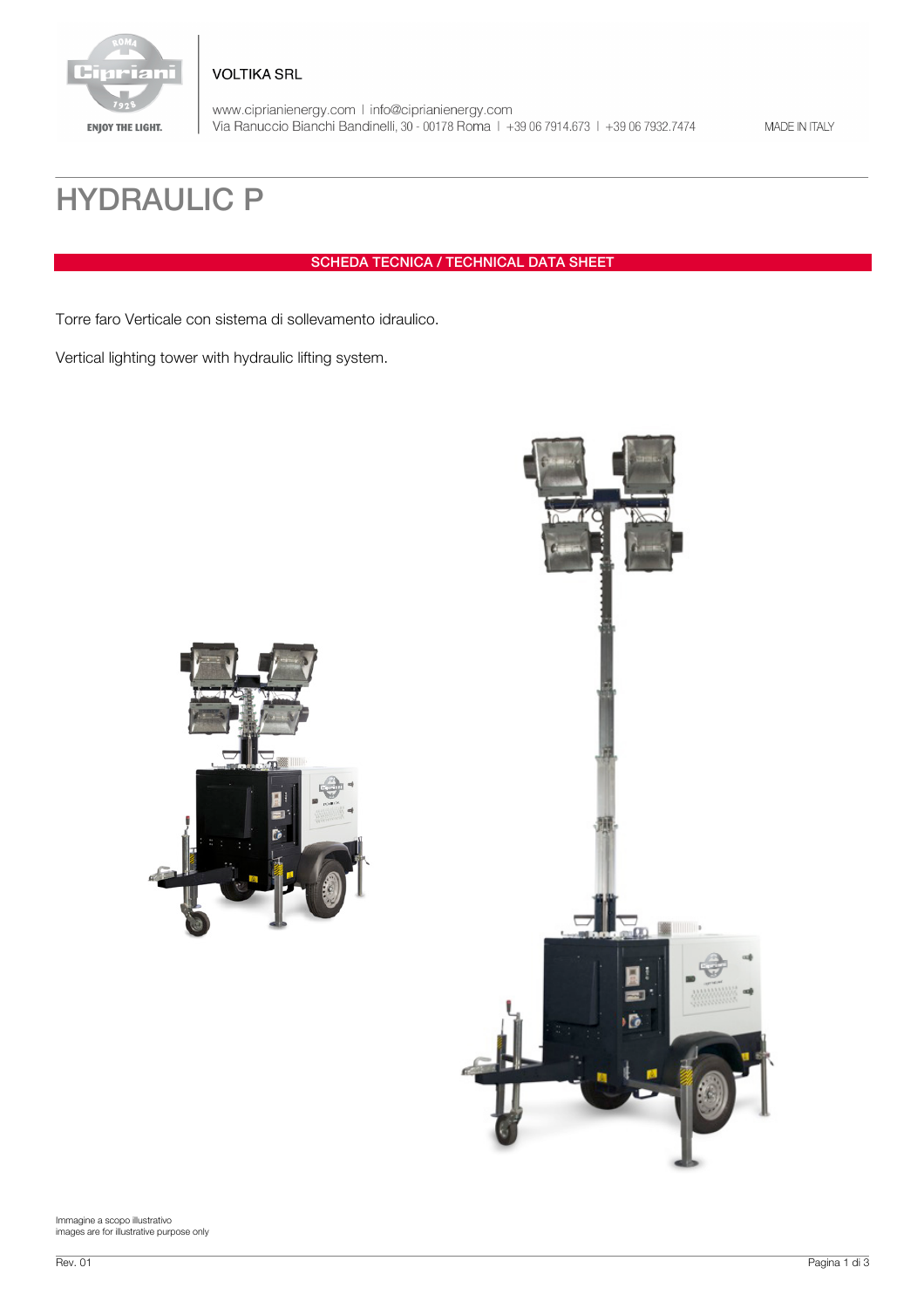![](_page_1_Picture_0.jpeg)

## **VOLTIKA SRL**

www.ciprianienergy.com | info@ciprianienergy.com<br>Via Ranuccio Bianchi Bandinelli, 30 - 00178 Roma | +39 06 7914.673 | +39 06 7932.7474

MADE IN ITALY

| TORRE FARO / LIGHTING TOWER        |                                   |                                                               |      |
|------------------------------------|-----------------------------------|---------------------------------------------------------------|------|
| Modello                            | Model                             | <b>HYDRAULIC P</b>                                            |      |
| Potenza                            | Rated power                       | 8 kW<br>9.8 kW                                                |      |
| Tensione                           | Voltage                           | 230V                                                          | 230V |
| Frequenza                          | Frequency                         | 50Hz                                                          | 60Hz |
|                                    |                                   |                                                               |      |
| PALO / MAST                        |                                   |                                                               |      |
|                                    |                                   |                                                               |      |
| Altezza massima                    | Max height                        | 9 mt                                                          |      |
| Sollevamento                       | Lifting                           | Idraulico / Hydraulic                                         |      |
| Sfili                              | <b>Stages</b>                     | $\overline{4}$                                                |      |
| Rotazione                          | Turinng angle                     | $350^\circ$                                                   |      |
|                                    |                                   |                                                               |      |
| FARI / LIGHTS                      |                                   |                                                               |      |
|                                    |                                   |                                                               |      |
| Fari e Tipo                        |                                   | $MH = 4 \times 1000W$<br>loduri metallici / Metal<br>4 x 300W |      |
|                                    | Floodlights and Type              |                                                               |      |
|                                    |                                   | <b>LED</b>                                                    |      |
|                                    |                                   |                                                               |      |
| GRUPPO ELETTROGENO / GENSET        |                                   |                                                               |      |
| Modello motore                     | Engine model                      | Perkins 403A-11G                                              |      |
| Tipo di combustibile               | Fuel type                         | Diesel                                                        |      |
| Giri/min                           | <b>RPM</b>                        | 1500                                                          | 1800 |
| N. cilindri                        | Cylinders                         | 3                                                             |      |
| Tipo di raffreddamento             | Cooling type                      | Acqua / Water                                                 |      |
| Cilindrata                         | Displacement                      | 1131 cm                                                       |      |
| Capacità serbatoio                 | Fuel tank capacity                | 130L                                                          |      |
| Consumo gasolio con 4 fari accessi | Fuel consumption with 4 lights on | 1.6 L/h                                                       |      |
| Modello alternatore                | Alternator model                  | Linz Electric E1C13                                           |      |
| Tipo alternatore                   | Alternator type                   | Senza spazzole / Brushless                                    |      |
| N. poli                            | Poles number                      | $\overline{4}$                                                |      |
| Rumorosità                         | Sound level                       | 69 dB(A) @7m                                                  |      |
| Centralina                         | Controller                        | Lovato                                                        |      |
| Presa ausiliaria                   | Auxiliary socket                  | 1 x 16A CEE                                                   |      |

## CARATTERISTICHE STANDARD / STANDARD FEATURES

Pneumatici 165 R13C Tyres 165 R13C Telaio con inforco **Forklift** pockets

4 stabilizzatori manuali **4 Manual stabilizer supports** Assale con ammortizzatori and a structure and axis and axis and axis and axis and Axle with rubber suspension Allarme protezione motore entre entre entre entre entre entre entre entre entre entre entre entre entre entre e